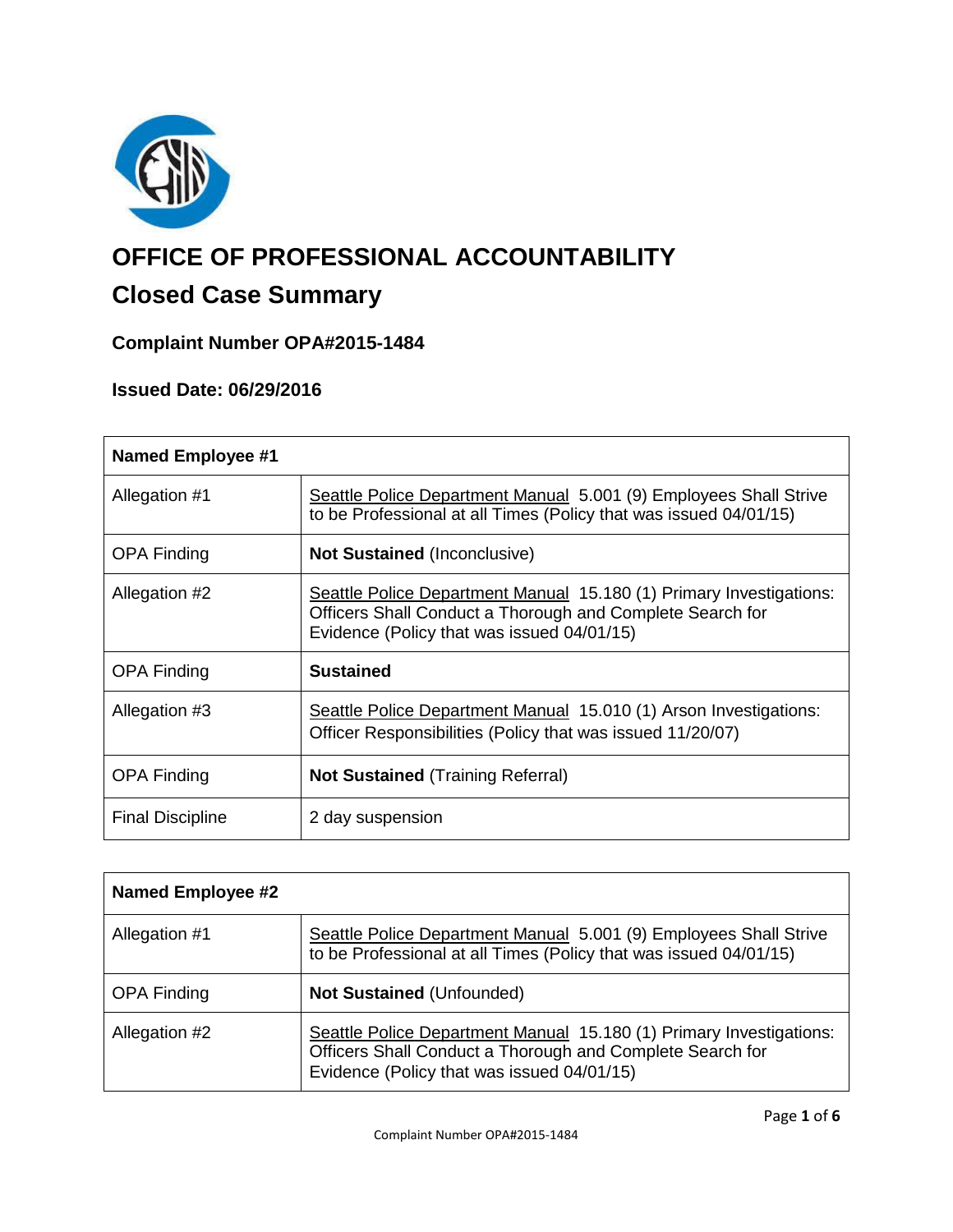| <b>OPA Finding</b>      | Not Sustained (Unfounded)                                                                                                       |
|-------------------------|---------------------------------------------------------------------------------------------------------------------------------|
| Allegation #3           | Seattle Police Department Manual 15.010 (1) Arson Investigations:<br>Officer Responsibilities (Policy that was issued 11/20/07) |
| <b>OPA Finding</b>      | <b>Not Sustained (Unfounded)</b>                                                                                                |
| <b>Final Discipline</b> | N/A                                                                                                                             |

| <b>Named Employee #3</b> |                                                                                                                                                                                |
|--------------------------|--------------------------------------------------------------------------------------------------------------------------------------------------------------------------------|
| Allegation #1            | Seattle Police Department Manual 5.001 (9) Employees Shall Strive<br>to be Professional at all Times (Policy that was issued 04/01/15)                                         |
| <b>OPA Finding</b>       | <b>Not Sustained (Unfounded)</b>                                                                                                                                               |
| Allegation #2            | Seattle Police Department Manual 15.180 (1) Primary Investigations:<br>Officers Shall Conduct a Thorough and Complete Search for<br>Evidence (Policy that was issued 04/01/15) |
| <b>OPA Finding</b>       | <b>Sustained</b>                                                                                                                                                               |
| Allegation #3            | Seattle Police Department Manual 15.010 (1) Arson Investigations:<br>Officer Responsibilities (Policy that was issued 11/20/07)                                                |
| <b>OPA Finding</b>       | <b>Not Sustained (Unfounded)</b>                                                                                                                                               |
| <b>Final Discipline</b>  | 2 day suspension                                                                                                                                                               |

# **INCIDENT SYNOPSIS**

The Named Employees responded to an arson call.

# **COMPLAINT**

The complainant alleged that the Named Employees were unprofessional, rude, and made fun of her on In-Car Video (ICV). She stated that she asked the officers to collect evidence related to the investigation. The officers refused to and left it at the scene. Also, there is no indication that the officers checked for private security video at the apartment building.

# **INVESTIGATION**

The OPA investigation included the following actions:

- 1. Interview of the complainant
- 2. Review of In-Car Videos (ICV)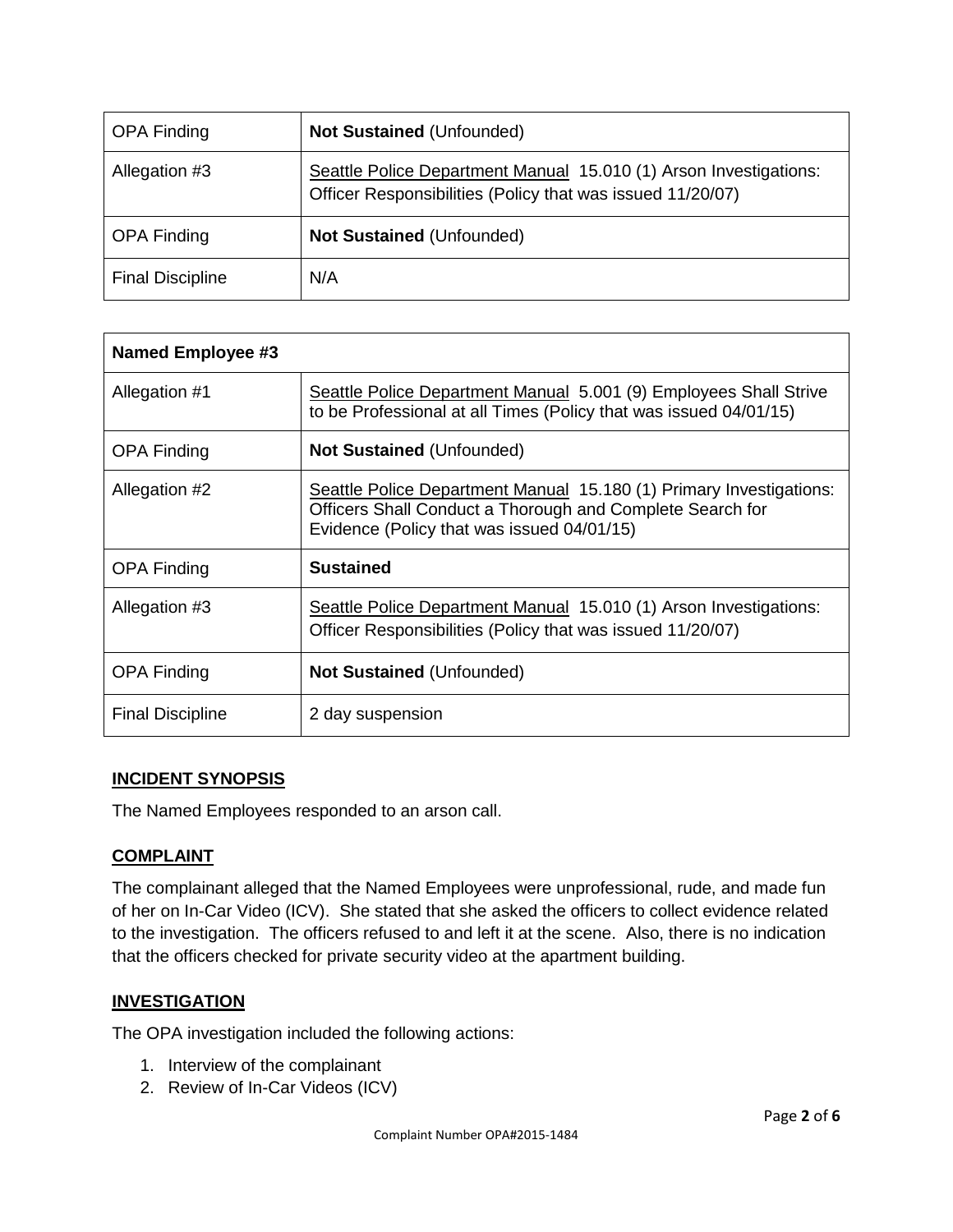- 3. Search for and review of all relevant records and other evidence
- 4. Interviews of SPD employees

# **ANALYSIS AND CONCLUSION**

The complainant expressed her strongest dislike for Named Employee #1. It is not clear precisely what it was that Named Employee #1 said and/or did, although the complainant did specifically mention statements allegedly made by Named Employee #1 as he and another officer were walking toward her apartment. Given the poor quality of audio from the various In-Car Video (ICV) recordings available, it was not possible to rule out the possibility Named Employee #1 said or did something unprofessional. The complainant appears to have taken offense at the answer Named Employee #2 gave when she asked if the evidence would be tested if she was killed. Named Employee #2's affirmative answer was accurate and not in itself rude or offensive. The preponderance of the evidence supports the conclusion that Named Employee #2 did not act in a rude, offensive or otherwise unprofessional manner during his contact with the complainant. The complainant expressed a positive impression of Named Employee #3, although the precise reasons for this are unclear. On their way to the call, Named Employee #3 and Named Employee #1 had a conversation, captured on their ICV, about the complainant and their past experiences responding to her calls for police service. Named Employee #3 wondered aloud if the complainant made up some of the things she reported to the police. It appears the complainant listened to the ICV prior to her OPA interview and that the recorded conversation between Named Employee #1 and Named Employee #3 was the primary reason she felt Named Employee #1 had acted unprofessionally. While it is understandable why the complainant was upset and offended when she heard Named Employee #1 and Named Employee #3 speaking about her situation and Named Employee #3 speculating about her veracity, it is considered best practice for officers to share with each other their experiences with or information about anyone involved in a call to which they are responding. Conversations such as this need to be respectful and not mocking, but they also need to be candid and sufficiently unfiltered to ensure responding officers have the information they need before they arrive at the call. Given the totality of the circumstances, this conversation between two responding officers does not rise to the level of being unprofessional as delineated in SPD Policy 5.001 (9).

SPD Policy 15.180 (1) requires officers to both search for and collect evidence "encountered on a primary investigation." The preponderance of the evidence shows the complainant pointed out a partially burned towel and a cigarette she believed were connected with the arson. Named Employee #1, who was the primary officer for this call (evidenced by his actions at the scene, the fact he wrote the General Offense (GO) Report and his admission of such to OPA), did not collect this evidence. Instead, the complainant was asked to retain it. This policy says, "Only evidence that is impractical to collect or submit to the Evidence Unit shall be retained by the owner." In such cases, the policy requires that photos be taken. In this instance, however, there was no practical reason why the towel and the cigarette were not collected and submitted to the Evidence Unit. Under the circumstances, this policy required it and, as primary officer for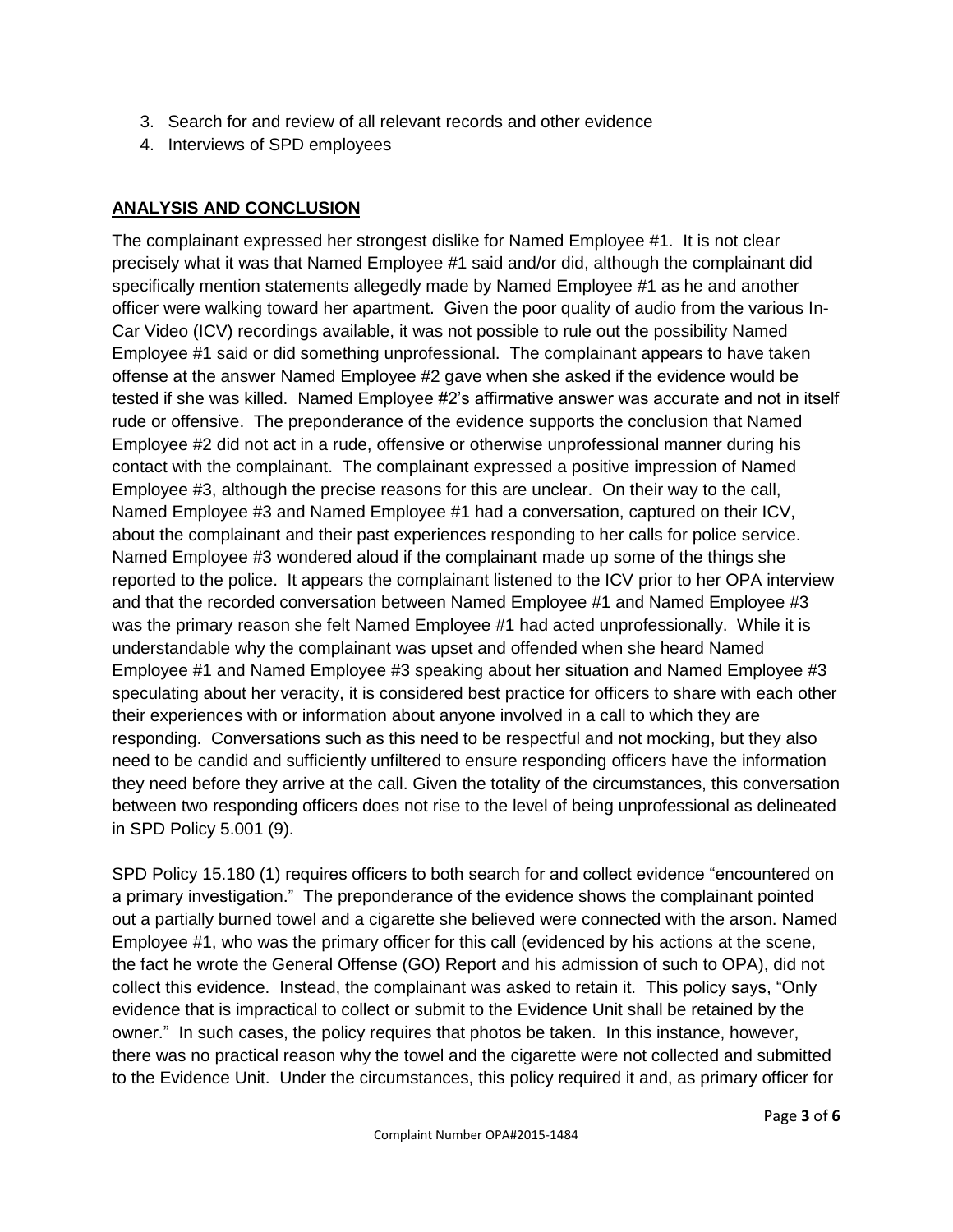the call, Named Employee #1 failed to make certain it was done. Named Employee #1 told OPA he delegated the evidence duties to Named Employee #3 and no longer had responsibility for evidence collection and submission. However, Named Employee #1 was fully aware of the evidence and its importance to the reported crime of possible Domestic Violence arson in an occupied multi-unit apartment building. As primary officer, Named Employee #1 could delegate the task of evidence collection to Named Employee #3, but still was obligated to make certain material evidence known to him was properly collected and submitted to the Evidence Unit. In addition, Named Employee #1 was aware of the presence of a video surveillance camera in the apartment building and the possibility it contained evidence showing who started the fire. Given the time of day, it was reasonable for Named Employee #1 to not attempt waking someone up to retrieve the video evidence. However, it was his responsibility as the primary officer to take reasonable steps to ensure the video evidence was collected as soon as possible before it could be destroyed or over-recorded. Instead, Named Employee #1 did not take affirmative action to ensure the video was recovered as soon as possible. He mentioned in his GO Report that he saw a camera on the outside of the apartment building but did not either make it clear in the report that he had not obtained the video or take some other action to alert a follow-up detective of the need to go obtain the video. Named Employee #2 was not the primary officer for this call and was not assigned any responsibility for the identification and/or collection of evidence. Named Employee #3 failed to collect evidence (the towel and the cigarette) clearly linked by the complainant to the reported arson. There was no practical reason why this evidence could not be collected and turned into the Evidence Unit as required by policy.

SPD Policy 15.010 (1) requires officers to do the following when responding to a fire call that involves arson, is suspicious in nature, involves a death or serious injury, or appears to be of malicious intent: (1) contact a sergeant to screen the incident and notify the Arson/Bomb Squad, (2) write a GO Report and (3) request Fire Department response even if the fire is already out. As the primary officer for this call, Named Employee #1 bore the responsibility to ensure all three of these were accomplished. While a GO Report was written, Named Employee #1 could not recall if he contacted a sergeant to screen the incident and the Fire Department, though requested, were told to cancel their response. This policy exists to make certain the potentially deadly crime of arson is investigated and handled appropriately by insisting that patrol officers, all of whom do not possess expertise in this area, are given appropriate guidance and direction so the arsonist can be identified, captured and prosecuted. Because the evidence does reveal that Named Employee #1 failed to property ensure all the requirements for an arson investigation were property completed, the OPA Director recommended a Not Sustained (Training Referral) with an emphasis on Named Employee #1 consulting with a supervisor on anything that might be DV, Arson, or other serious crime related. Neither Named Employee #2 nor Named Employee #3 was the primary officer for this call and neither was assigned any responsibilities of the primary officer for this call.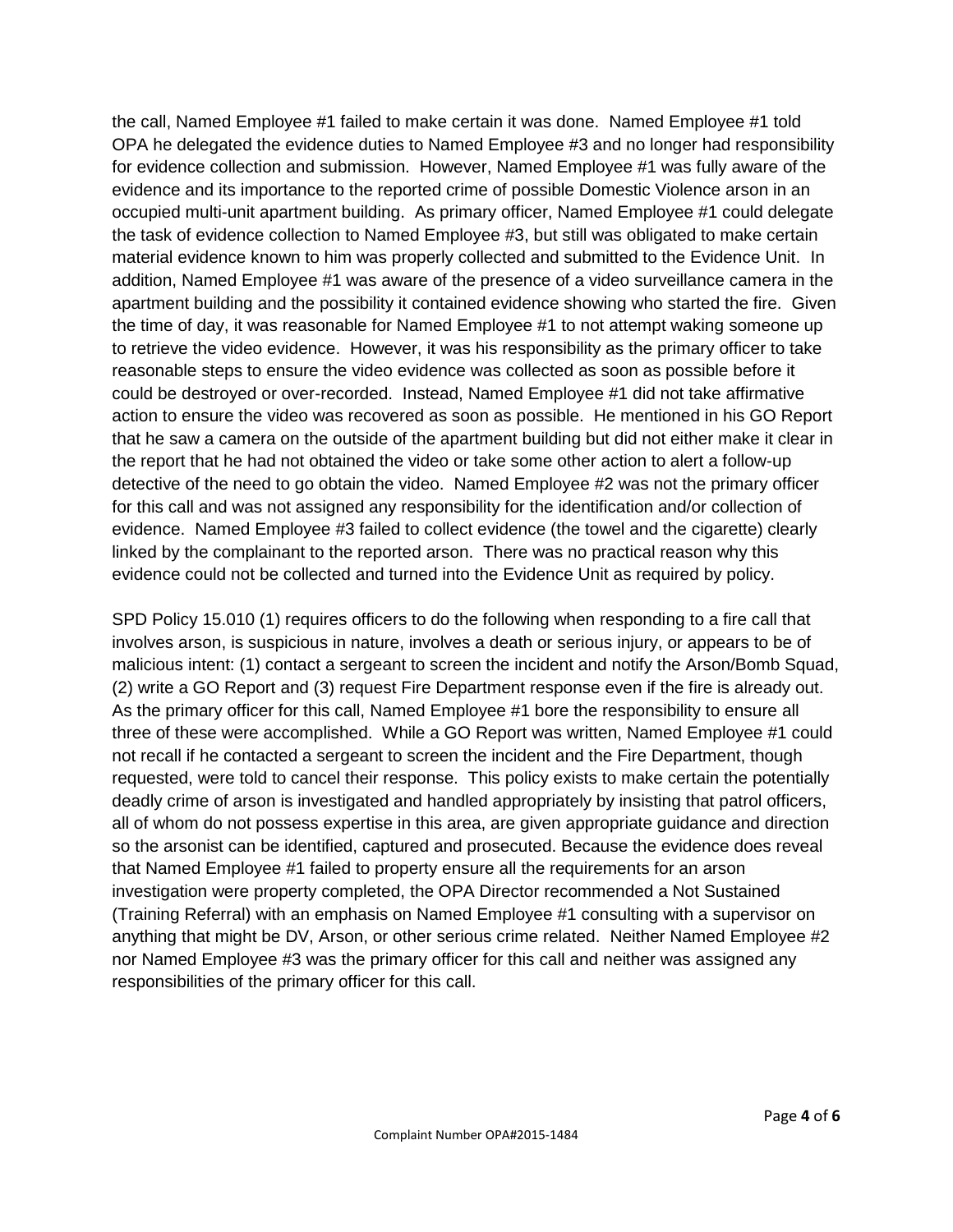# **FINDINGS**

#### **Named Employee #1**

#### Allegation #1

The evidence could not prove or disprove that Named Employee #1 was unprofessional in his interaction with the complainant. Therefore a finding of **Not Sustained** (Inconclusive) was issued for *Employees Shall Strive to be Professional at all Times*.

#### Allegation #2

The evidence showed that Named Employee #1 did not make efforts to conduct a thorough and complete search for evidence. Therefore a **Sustained** finding was issued for *Primary Investigations: Officers Shall Conduct a Thorough and Complete Search for Evidence*.

#### Allegation #3

The evidence showed that Named Employee #1 would benefit from additional training. Therefore a finding of **Not Sustained** (Training Referral) was issued for *Arson Investigations: Officer Responsibilities*.

**Required Training:** Named Employee #1 should consult with a supervisor on anything that might be DV, Arson or other serious crime related to ensure all the requirements for an arson investigation is properly completed.

#### **Discipline imposed:** 2 day suspension

#### **Named Employee #2**

#### Allegation #1

The preponderance of the evidence supports the conclusion that Named Employee #2 did not act in a rude, offensive or otherwise unprofessional manner during his contact with the complainant. Therefore a finding of **Not Sustained** (Unfounded) was issued for *Employees Shall Strive to be Professional at all Times*.

#### Allegation #2

The evidence showed that Named Employee #2 was not the primary officer. Therefore a finding of **Not Sustained** (Unfounded) was issued for *Primary Investigations: Officers Shall Conduct a Thorough and Complete Search for Evidence*.

#### Allegation #3

The evidence showed that Named Employee #2 was not the primary officer. Therefore a finding of **Not Sustained** (Unfounded) was issued for *Arson Investigations: Officer Responsibilities*.